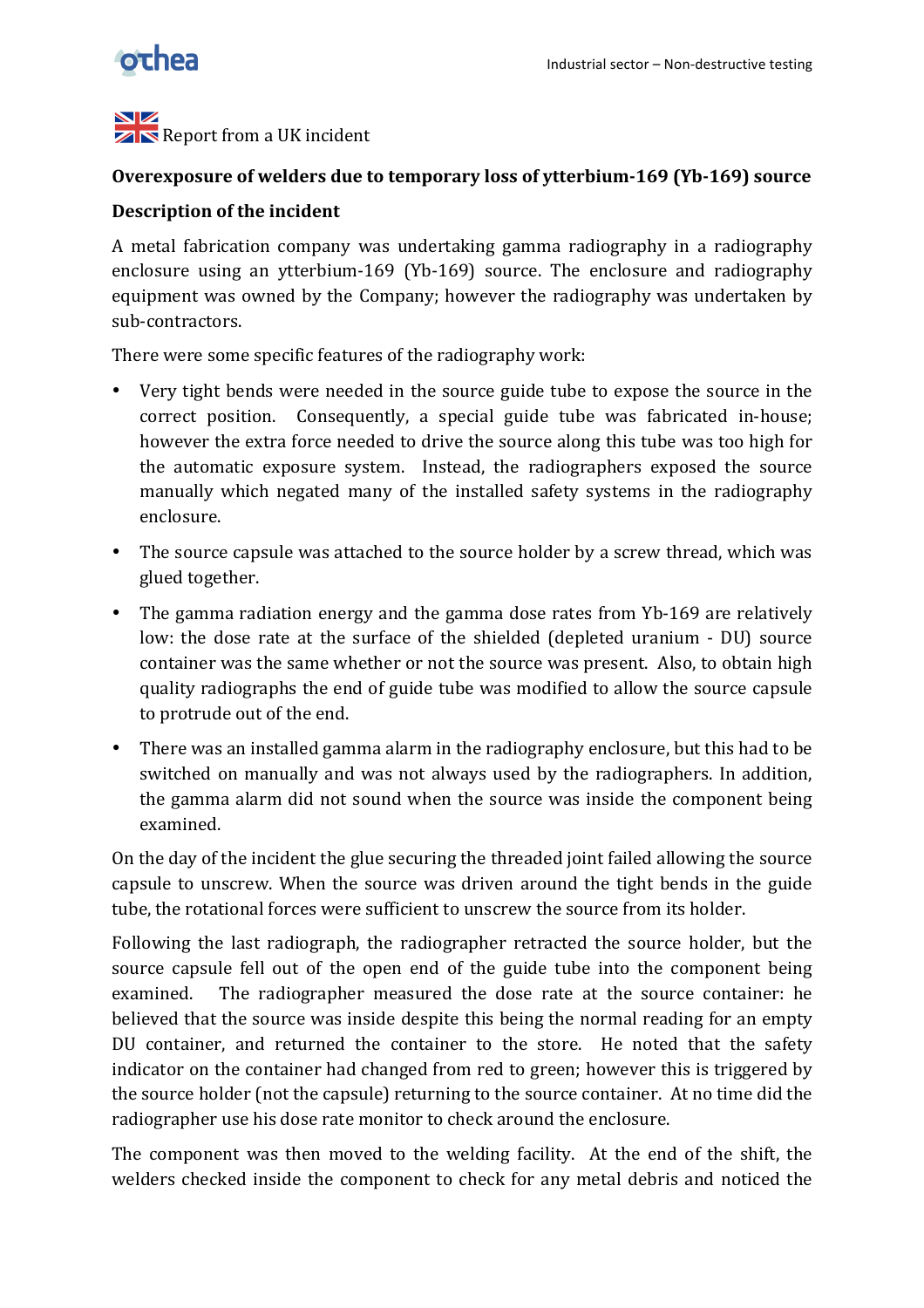

source capsule (it looked like a small screw). The welders passed it amongst themselves trying to identify where it had come from (they were completely unaware that it was a radioactive source).

The radiographers returned later and, on entering the welding facility, some of their personal alarm dosemeters were activated; however the alarms were assumed to be faulty, and this was ignored. Some of the radiographers also handled the source in an attempt to identify it. Eventually a radiation monitor was used, which revealed that it was a radioactive source. At this point the room was cleared and the source recovered without further incident.

# **Radiological consequences**

The incident was investigated by the national regulatory authorities. Initial estimates indicated hand doses of up to 16 Sv, and whole body doses of 5 mSv. No tissue reactions were subsequently observed, and the hand doses were later re-estimated as being up to  $2 Sv.$ 

The investigation concluded that the radiation doses could have been much higher. The welders were intending to take the source capsule out of the facility and show it to other workers to help identify it. If this had occurred, many more persons could have been exposed.

The welders were not radiation workers and were not trained in radiation protection; many were very worried about the incident.

# Lessons to be learned

The Company was prosecuted for not having a suitable and sufficient radiation risk assessment for the radiography work. Such a risk assessment should have identified that:

- The bends on the specially-made guide tube were outside the manufacturers' specification; the effects of having to manually force the source holder round these tight bends had not been considered.
- Using a manual exposure system would defeat many of the installed safety systems.
- The source becoming detached was reasonably foreseeable, and the use of openended guide tubes was not appropriate.
- The gamma alarm system was not sufficient to detect a detached Yb-169 source, due to the shielding provided by the component being tested.
- Monitoring the DU source container would not provide a positive indication that the source was present.

Another lesson can be learned from the fact that the radiographers did not immediately recognise the source capsule when it was presented to them, even though the Company did have a dummy source capsules for demonstration purposes. All gamma radiographers should know what the source capsule looks like, and consideration